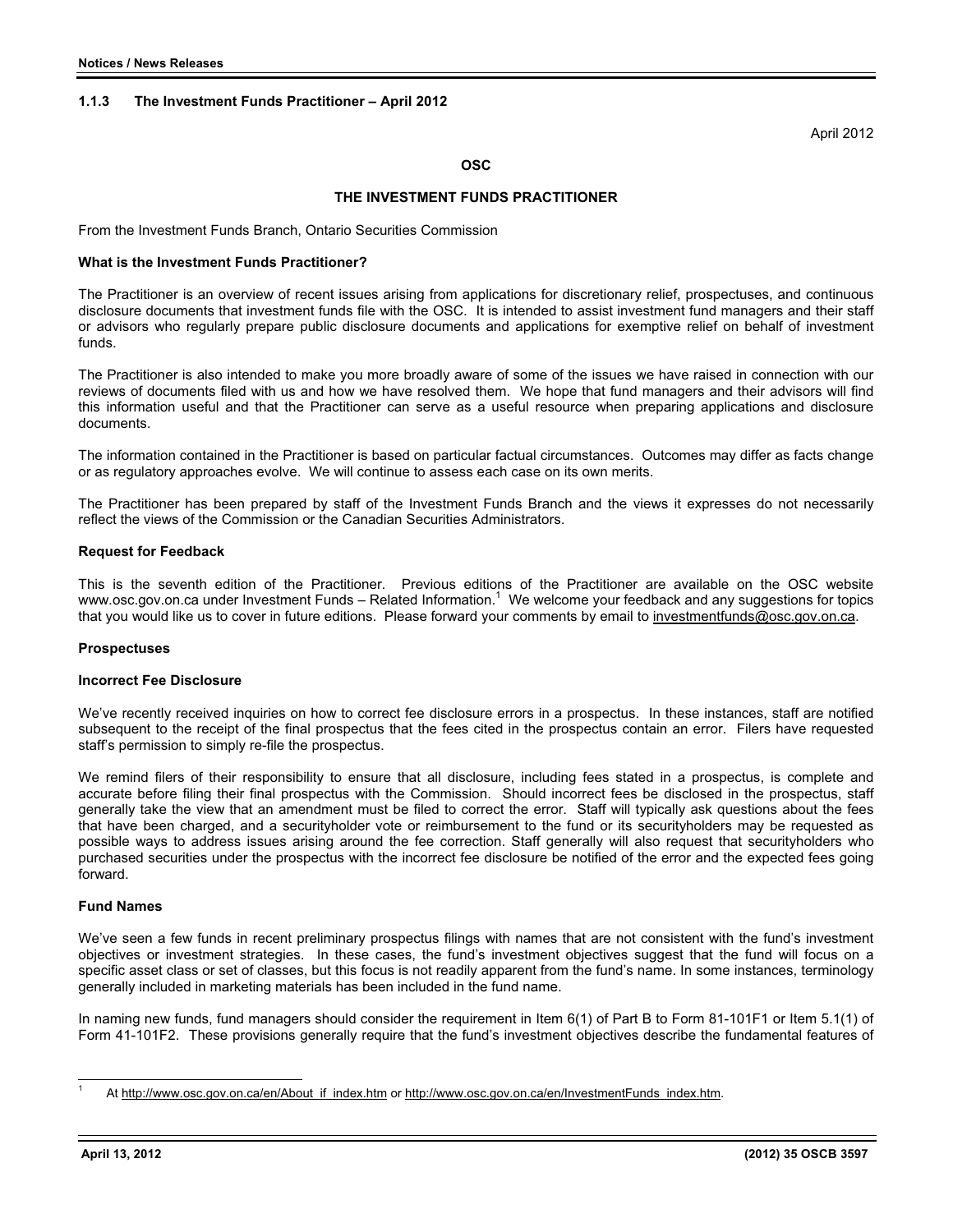the mutual fund that distinguish it from other funds. Similarly, in naming new funds, we encourage fund managers to select names which closely reflect the fund's investment objectives and which distinguish the fund from other funds.

Staff will continue to examine fund names and consider whether additional guidance or rule-making is needed in this area.

## **ETFs that Track an Index**

A wide range of exchange-traded funds (ETFs) propose to track specified indices. In some cases, the index has been created specifically for the fund and is, therefore, not widely used or recognized.

In a recent filing for new ETFs, staff advised the fund manager that it was not sufficient for the investment objectives to merely state that the fund aimed to replicate the performance of the specified index, without stating the primary asset composition and key features of the fund under normal market conditions. We also confirmed our view that the investment strategies section of the fund's prospectus had to sufficiently describe each index, to state the key factors in determining which securities form part of each index and where the public can access the composition of each index at any given point in time.

## **ETF Portfolio Transparency**

Staff have begun a review of portfolio transparency of actively-managed ETFs in continuous distribution. As part of our prospectus reviews, we are requesting information on how often the ETF portfolio holdings are publicly disclosed on the website of the fund manager. We are also asking fund managers whether ETF portfolio holdings are disclosed to their designated brokers or market makers, how often this disclosure is made, if there is a contractual obligation to do so, and whether the frequency of this disclosure differs from the frequency of disclosure of the portfolio holdings to the public.

Upon completion of the review, we will consider whether additional guidance or rule-making is needed in this area.

## **Counterparty Hedging Fees**

We have recently seen prospectus disclosure which states that a fund pays a separate fee to the counterparty under a forward agreement, which is intended to compensate the counterparty for the costs of hedging its exposure under the forward agreement. In these instances, staff expect the prospectus to disclose the amount of this fee, the range or the maximum expected counterparty hedging fees to be paid by the fund annually. For long form prospectuses, the counterparty hedging fees should be disclosed under the sub-heading "Summary of Fees and Expenses." For simplified prospectuses, the counterparty hedging fees should be disclosed in the fee table required by Item 8 of Part A, Form 81-101F1 for each fund that uses forward agreements.

## **Closed-end Fund Exposure To Foreign Non-Reporting Issuer Investment Funds**

Recently, staff have seen a number of closed-end funds that propose to invest a significant portion of their assets, either directly or indirectly through a derivative such as a forward agreement,<sup>2</sup> in one or more foreign-based investment funds or portfolios that are not reporting issuers in Canada (underlying funds). This effectively results in the investors in the closed-end fund investing, albeit indirectly, in the underlying funds.

In the course of our prospectus review, we generally ask for the following disclosure concerning each underlying fund:

#### $\bullet$ **Prospectus Disclosure**

The prospectus of the closed-end fund should include sufficient disclosure about each underlying fund and its operations, including disclosure about its manager and portfolio manager, conflicts management system and custodianship of portfolio assets, akin to the disclosure required of the closed-end fund under NI 41-101, and complete financial reporting disclosure. The prospectus disclosure should explain where the continuous disclosure of each underlying fund can be found.

The risks disclosed in the closed-end fund prospectus should similarly include the risks inherent in the investment strategies of the underlying fund. Also, as the underlying fund and its manager are foreign-based, the risk relating to the difficulty of enforcing legal rights against non-residents of Canada should be identified. Often, we will ask for this risk to be highlighted and put in a textbox on the prospectus cover page.

l 2 Refer to the December 2011 OSC *Investment Funds Practitioner* for a discussion of staff's views of the use of forward agreements, particularly the use of prepaid forward agreements by closed-end funds.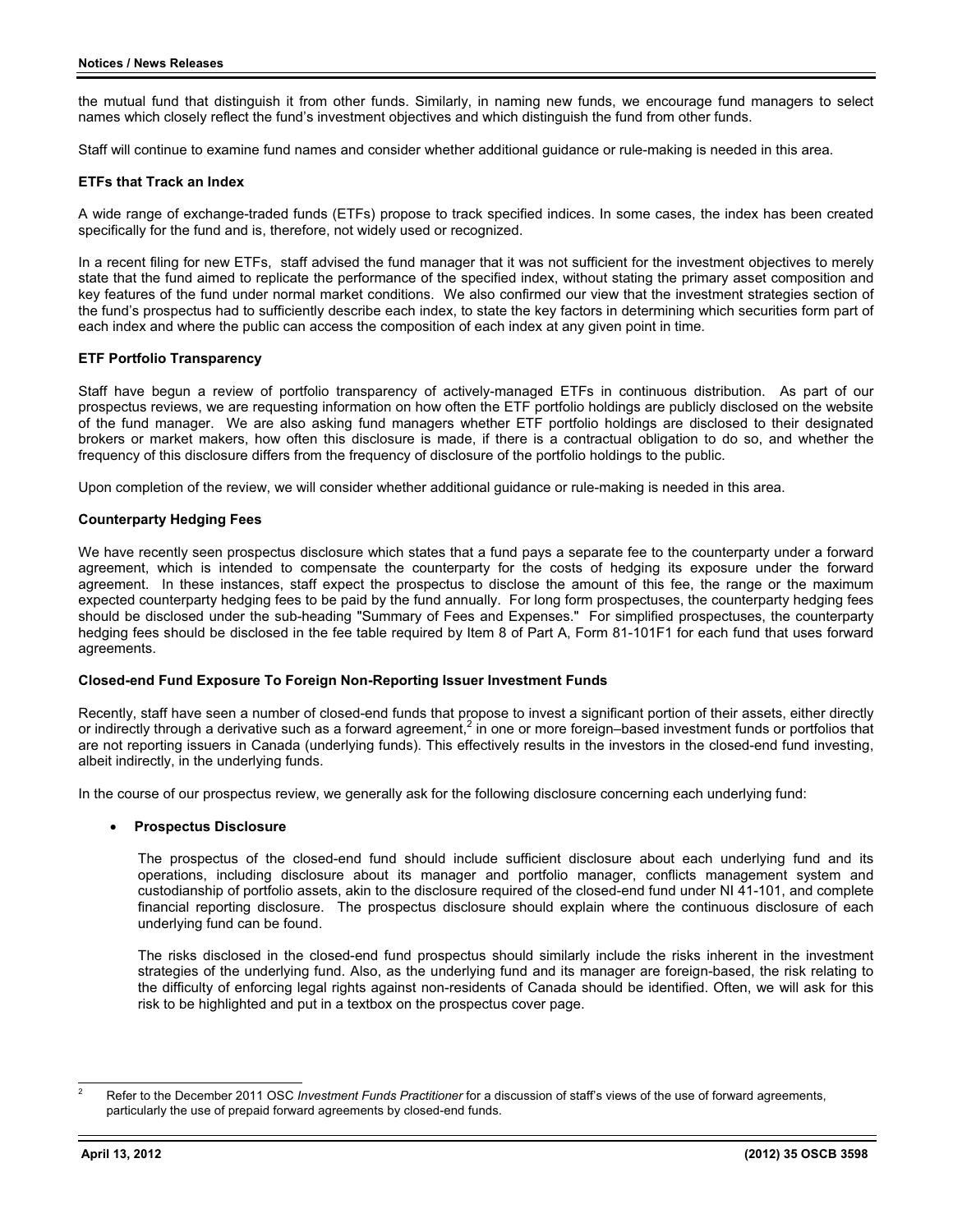#### $\bullet$ **Continuous Disclosure**

As the performance of the closed-end fund depends primarily on the performance and operations of the underlying fund, staff expect investors of the closed-end fund to have timely access to the continuous disclosure of the underlying fund, consistent with the disclosure and level of detail in NI 81-106. In our view, this would include the following:

#### $\bullet$ **Financial Statements**

The most recently audited financial statements and any other financial reporting of the underlying fund should be made available to investors of the closed-end fund. Typically, we will ask that the financial statements and other continuous disclosure of the underlying fund be filed on the SEDAR profile of the closed-end fund.

#### $\bullet$ **Management Reports of Fund Performance (MRFPs)**

The MRFPs of the closed-end fund should provide a detailed look-through discussion of the underlying fund including information about any related party transactions, a summary of its investment portfolio, results of operations, recent developments and past performance.

#### $\bullet$ **Material Changes**

The closed-end fund manager should ensure that investors of the closed-end fund are made aware of all material changes (as defined in NI 81-106) to the underlying fund and should consider whether any such change would be a material change to the closed-end fund.

#### $\bullet$ **Submission to Jurisdiction and Appointment of Agent for Service of Process**

Typically, we will request that each underlying fund manager file a submission of jurisdiction and appointment for agent for service of process in substantially the same form as Appendix C to NI 41-101.

Generally, the issues identified above are best addressed by the underlying fund filing a prospectus, which would make it a reporting issuer. Staff strongly encourage issuers to consider this approach. We may have additional comments on any proposed structure. Issuers and their counsel are encouraged to contact staff at an early stage in the planning of any offering that may give rise to any questions concerning the issues discussed above.

## **Warrant Offerings**

We continue to note the increased use of standalone warrant offerings by closed-end funds. Staff discussed these offerings in OSC Staff Notices 81-712<sup>3</sup> and 81-716<sup>4</sup> and in the September 2008 edition of the OSC Investment Funds Practitioner. Staff have the following concerns surrounding the use of this type of offering:

- $\bullet$  warrants may have dilutive effects on the value of units if not exercised by the unitholder. Steps to mitigate dilution, such as selling the warrants on secondary markets, may be ineffective or not sufficient to compensate the unitholder for any loss of value to their units;
- $\bullet$  as warrants are automatically issued to unitholders, warrants may be viewed as coercive, with unitholders obligated to make an additional investment or face the risk of dilution;
- $\bullet$  unitholders may not have expected the future issuance of warrants as part of their initial investment bargain. This is problematic given the dilutive and coercive effects of warrants; and
- $\bullet$  as warrants increase assets under management (AUM) when they are exercised, a possible conflict of interest may exist when the manager is making decisions on capital raising options, as the issuance of warrants is generally determined by the manager, whose interests are related directly to the AUM.

Staff will continue to raise comments on warrant offerings with a view to better understanding how each of the concerns noted above have been adequately addressed and why the warrant offering is in the best interests of the fund.

We will continue to consider whether additional guidance or rule-making is needed in this area.

 3 *2010 Investment Funds Branch Annual Report*. 4

*2011 Summary Report for Investment Fund Issuers*.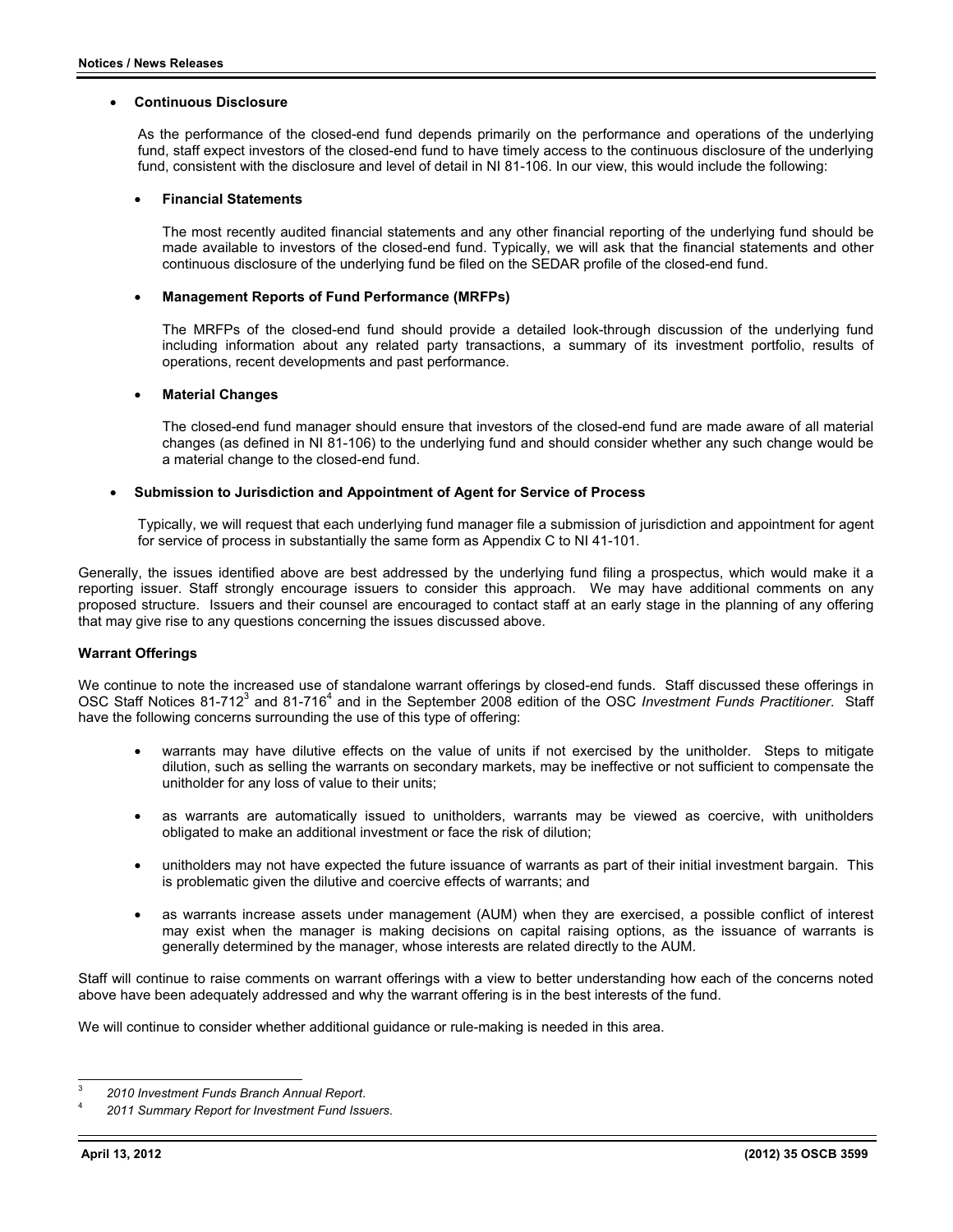### **Continuous Disclosure**

## **Portfolio Disclosure Review**

Investment Funds staff recently completed an issue-oriented review of a sample of investment funds to evaluate compliance with the portfolio disclosure requirements relating to a fund's statement of investment portfolio, MRFPs and Fund Facts documents, where applicable. The contents of these disclosure documents were assessed for their consistency with the fund's stated investment objectives and investment strategies as set out in the fund's prospectus. The sample included a range of fund types, i.e., exchange-traded funds, conventional mutual funds, labour-sponsored funds, flow-through limited partnerships and closed-end funds. Staff expect to publish observations and guidance arising out of this review by Summer 2012.

## **Yield / Income Funds Review**

Staff recently conducted a review of select investment funds which make regular distributions to investors. The scope of this review included the distribution policies and related disclosures as well as the investment fund manager's decision making process on the amount and the form of the distributions.

Our review identified a few key issues. We note that several funds pay distributions which are regularly and significantly in excess of the fund's increase in NAV from operations, both on an annual basis as well as on a cumulative basis since inception. In these cases, the distributions, in substance, are a return to the investor of their own capital, whereas the use of the terminology 'yield' or 'income' in the Fund's name or elsewhere implies underlying performance or earnings to investors. Additionally, cash distributions in excess of earnings deplete the asset base of the fund and can hinder the fund's ability to meet its other investment objectives.

We further note that some funds typically pay distributions in the form of reinvested units unless, for funds held in non-registered plans, the investor expressly chooses to receive cash distributions. In our view, this default form of distributions (i.e., reinvested units) tends to conflict with the funds' stated focus of providing investors with a regular income stream. The onus is on investors to expressly advise the fund manager and/or dealer if they want distributions in the form of cash.

Finally, to the extent that investors may be assessing a fund's performance based on its distribution rates or yield, they may reach incorrect conclusions about their returns on these funds. The fund's distribution rate or yield is based on its distributions, rather than its earnings or performance.

For these types of funds, staff will ask for the following:

### **Prospectus Disclosure**

- - Include prominent disclosure that investor action is needed if distributions in the form of cash are desired. Disclosure should also highlight that if an investor subsequently desires to convert a distribution that has been made in the form of reinvested units into cash, the order of redemption (as specified in the prospectus) would generally result in reinvested units being redeemed last, triggering payment of redemption fees.
- - In bold typeface and in plain language, that any distributions made in excess of the fund's cumulative income generated since the fund's inception represent a return of the investor's capital back to the investor.
- - Where a distribution or yield is quantified in the prospectus, sales communication or elsewhere (such as a website), the disclosure should specify all of the following: a) the basis of the calculation, b) the percentage of total distributions comprising reinvested units, c) whether the yield is calculated based on the NAV or market price of the fund's securities, d) the time period covered by the distributions and the NAV (or market price, as applicable), e) the key assumptions, and f) the impact of changes in key assumptions on the target distribution or yield.
- - The form of the distribution (i.e., cash or reinvested units) should be specified whenever a reference to distributions is made (e.g., in the investment objective or elsewhere).

### **Continuous Disclosure**

- When distributions during a period exceed the fund's earnings from operations during that period, staff expect the fund's MRFP to discuss why the distribution was made despite insufficient earnings. Further, in case of a shortfall between total distributions and the fund's earnings since inception to-date, the MRFP should discuss the rationale for continuing to make distributions, the impact of the distributions made by the fund on the fund's ability fulfill its investment objectives, and how the shortfall will be made up going forward in the future.

Staff will continue to consider whether additional guidance or rule-making is needed in this area.